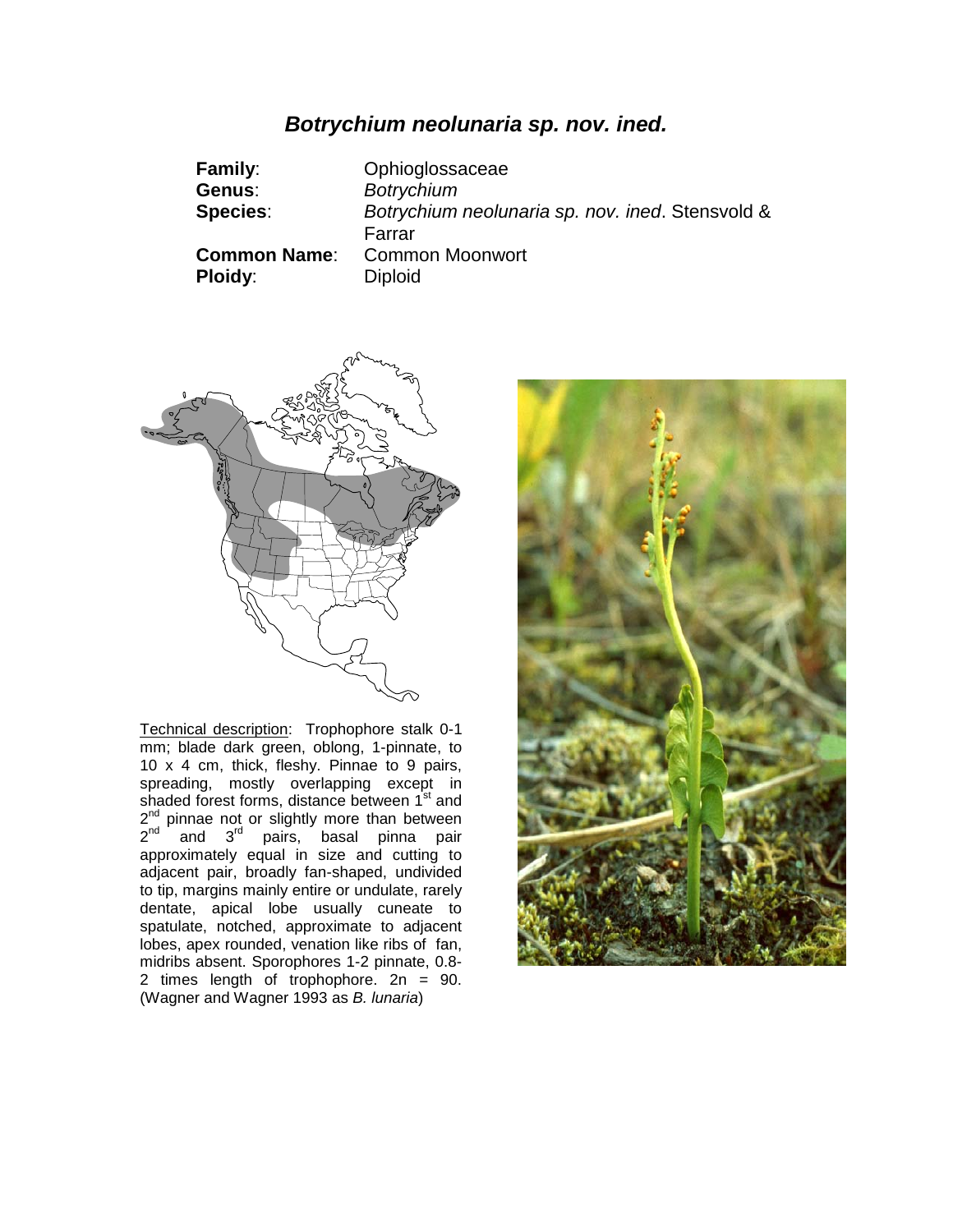## **Taxonomy**

Linnaeus described *Osmunda Lunaria* in 1753 (Species Plantarum 2:1064), presumably based on European plants. It was transferred to *Botrychium lunaria* by Swartz in 1801 (Schrader's Journal fur die Botanik 2:110). Clausen (1938) and later workers considered similar plants in North America to be of this species.

In 2008, Stensvold completed dissertation research on *B. lunaria* world wide. Using genetic analysis as well as morphology, Stensvold discovered much greater genetic variability in this taxon than previously recognized. Among her discoveries was the fact that plants in the contiguous US, in much of southern Canada, and in the coastal and lowland interior of Alaska were greatly different genetically from European *B. lunaria*. These American plants possessed unique alleles at 18% of the gene loci tested, and an overall genetic difference generally indicative of distinct species. Stensvold proposed the name *B. neolunaria sp. nov. ined* for these North American plants. Official publication of this name is preparation, but until publication is completed, the qualifying term, *ined.* should accompany printed use of this name.

## **Identification**

*Botrychium neolunaria* and other members of the *B. lunaria* complex (including *B. lunaria var. crenulatum, B. tunux* and *B. yaaxudakeit* in North America) of species are most easily differentiated from other moonworts by the breadth of their basal pinnae. Typically the basal pinnae of *B. neolunaria* have a span of nearly 180 degrees and the third pinna pair has a span of approximately 90 degrees. The upper pinnae angle upward—the basicopic inner margin creates a large angle (nearly 90°) with the rachis, the acroscopic inner margin is nearly parallel to the rachis. Although it is occasionally short stalked, the trophophore of *B. neolunaria* is typically sessile, the stalk length never equaling or exceeding the distance between the first two pinna pairs as it usually does in *B. minganense*. Plants are green to dark green with a surface that is lustrous to dull, but never glaucous. The sporophore is usually long stalked, the stalk, at spore release, exceeding the length of the trophophore.

The only other species with basal pinnae as broad as *B. neolunaria* are B. *lunaria* var. *lunaria*, *B. lunaia* var. *crenulatum*, *B. tunux* and *B. yaaxudakeit*. *Botrychium lunaria* var. *crenulatum* is a much more delicate plant with thin textured pinnae with finely crenulate or toothed margins. Its trophophore is typically short stalked and all pinnae stand more or less at right angles to the rachis. *B. tunux* can be differentiated by its asymmetrical lower pinnae, stiffly spreading pinnae, and a sporophore stalk that is shorter or equal to the length of the trophophore. *B. yaaxudakeit* has stalked lower pinnae with spans exceeding 180<sup>°</sup> and basiscopic inner margins that are distinctly recurved. Its upper pinnae also approach 180° in span, conspicuously overlapping one another and the rachis. In southern populations (in Montana, Oregon and California) *B. yaaxudakeit* attains a much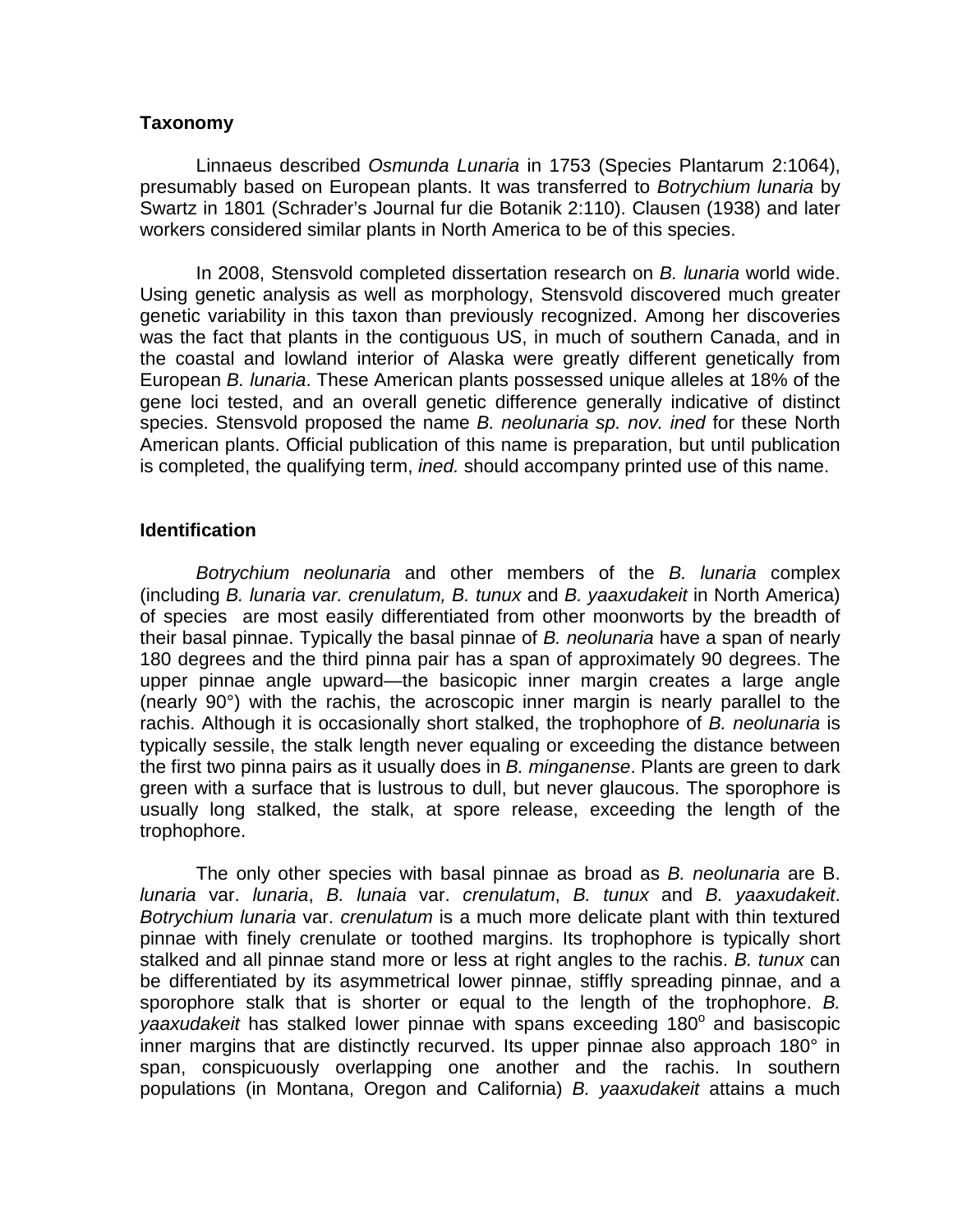smaller size and cannot be reliably distinguished from *B. neolunaria* by pinna shape alone. However, *B. yaaxudakeit* is an allotetraploid with spores significantly larger (avg. 45 µm) than those of *B. neolunaria* (avg. 36 µm). *B. neolunaria* cannot be reliably distinguished from *B. lunaria* var. *lunaria* by morphology alone, but these species overlap in distribution only at high elevations in Alaska and Yukon and in eastern Canada.

#### **Distribution and Abundance**

*Botrychium neolunaria* is endemic to North America, but in North America it is one of the most abundant and widely distributed of moonwort species. Only *B. minganense* and *B. lanceolatum* (the two subspecies combined) copy its widespread occurrence in both eastern and western North America. *B. neolunaria* ranges from Pennsylvania north to Laborador and west across Minnesota and South Dakota to the high mountains of all southwestern states and across all Canadian provinces and coastal and lowland Alaska. Through much of this range it is the most common moonwort in its habitat which includes open fields, stabilized sand dunes, mountain meadows, roadsides and less frequently, mesic forests.

Plants of high mountain habitats in Alaska and northern Canada are most commonly of *B. lunaria* var. *lunaria* whereas plants of low elevations in Alaska, Canada and all of the lower US are, with few exceptions, are *B. neolunaria* 

In California populations of *B. neolunaria* are genetically confirmed in Modoc, Mono and Inyo Counties. Historical collections presumed to be *B. neolunaria* have been made in Inyo and Tuolumne Counties. Morphological determinations in California are complicated by the presence of the similar plants of *B. yaaxudakeit* which differ from *B. neolunaria* only in their larger spore size (see discussion of *B. yaaxudakeit*)*.*

#### **Habitat**

*Botrychium neolunaria* is cosmopolitan in its habitats. At high latitudes and high altitudes it is often a plant of open to lightly wooded meadows as well as sparsely vegetated scree slopes. At lower elevations and latitudes it occurs in deep woods as well as meadows and sparsely vegetated sand dunes. It most commonly occurs on moist but well-drained soils with a neutral pH.

#### **Population Genetics**

The widespread North American *B. neolunaria* is remarkably uniform genetically. Plants from the Great Lakes, Colorado and Washington display only a single allele at 19 of 20 gene loci studied (Farrar 2001). In coastal Alaska the genetic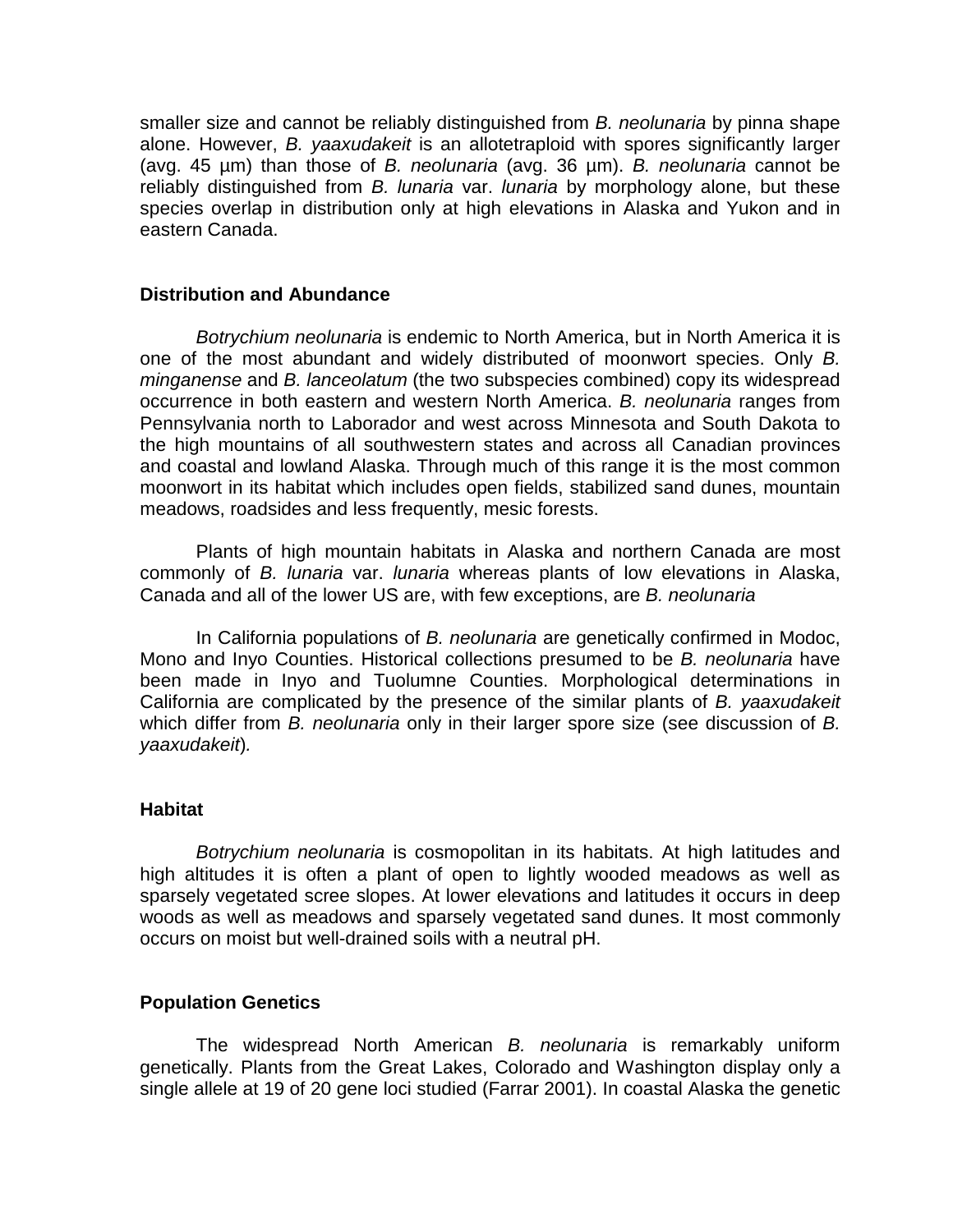variability increases slightly with addition of a second allele at a second locus. Additionally, some plants in the Black Hills of South Dakota possess a unique allele at one locus.

This uniformity of genotype over most of North America stands in sharp contrast to a relatively high level of genetic variability in European *B. lunaria* var*. lunaria* and in the Alaska representatives of this European taxon. Probably *B. neolunaria* arrived in North America as a single colonizing genotype or was restricted by Pleistocene events to a single genotype that subsequently spread across North America following deglaciation. Presence of unique alleles in North American *B. neolunaria* indicates that this genotype has long been separated from the European *B. lunaria*. Eurasian genotypes in Alaska may represent recent migration from Siberia or possibly relicts of an earlier distribution that survived the Pleistocene in unglaciated portions of Alaska.

With over 60 sites surveyed in Alaska (over 400 plants analyzed), European genotypes of *B. lunaria* var*. lunaria* have not been found at low elevations in Alaska. The two genotypes have been found growing together only rarely. Because many of these sites are relatively close it seems unlikely that lack of spore dispersal is responsible for this differentiation. More likely the two taxa have differing habitat requirements that are seldom met for both in the same site. In Bic National Park in the St. Lawrence Seaway, large populations of *B. lunaria* var*. lunaria* and *B. neolunaria* occur side by side but delineated by tidal zonation. Genetic examination of the two populations disclosed no evidence of hybridization.

### **Phylogenetic Relationships**

Among diploid moonworts, *Botrychium neolunaria* is most closely related to *B. lunaria* var*. lunaria*, *B. lunaria* var*. crenulatum, and B. tunux*. This relationship suggests a relatively early differentiation of western US *B. neolunaria* from the widespread *B. lunaria* var*. lunaria,* possibly during early events of Pleistocene glaciation. *B. neolunaria* is highly distinct from the other common moonworts with GI values ranging from 0.17 to 0.48.

The widespread *B. neolunaria* of North America possesses a number of alleles that, among the diploid species, are present only in this species. These unique alleles clearly indicate *Botrychium neolunaria* as one of the parents in a number of allopolyploid species. In combination with *B. lanceolatum* it has produced *B. pinnatum*; with *B.* "X" it has produced *B. minganense*; and with *B. lunaria* it has combined to produce *B. yaaxudakeit*. It may also be involved in the parentage of the rare allohexaploid species *B. pseudopinnatum*.